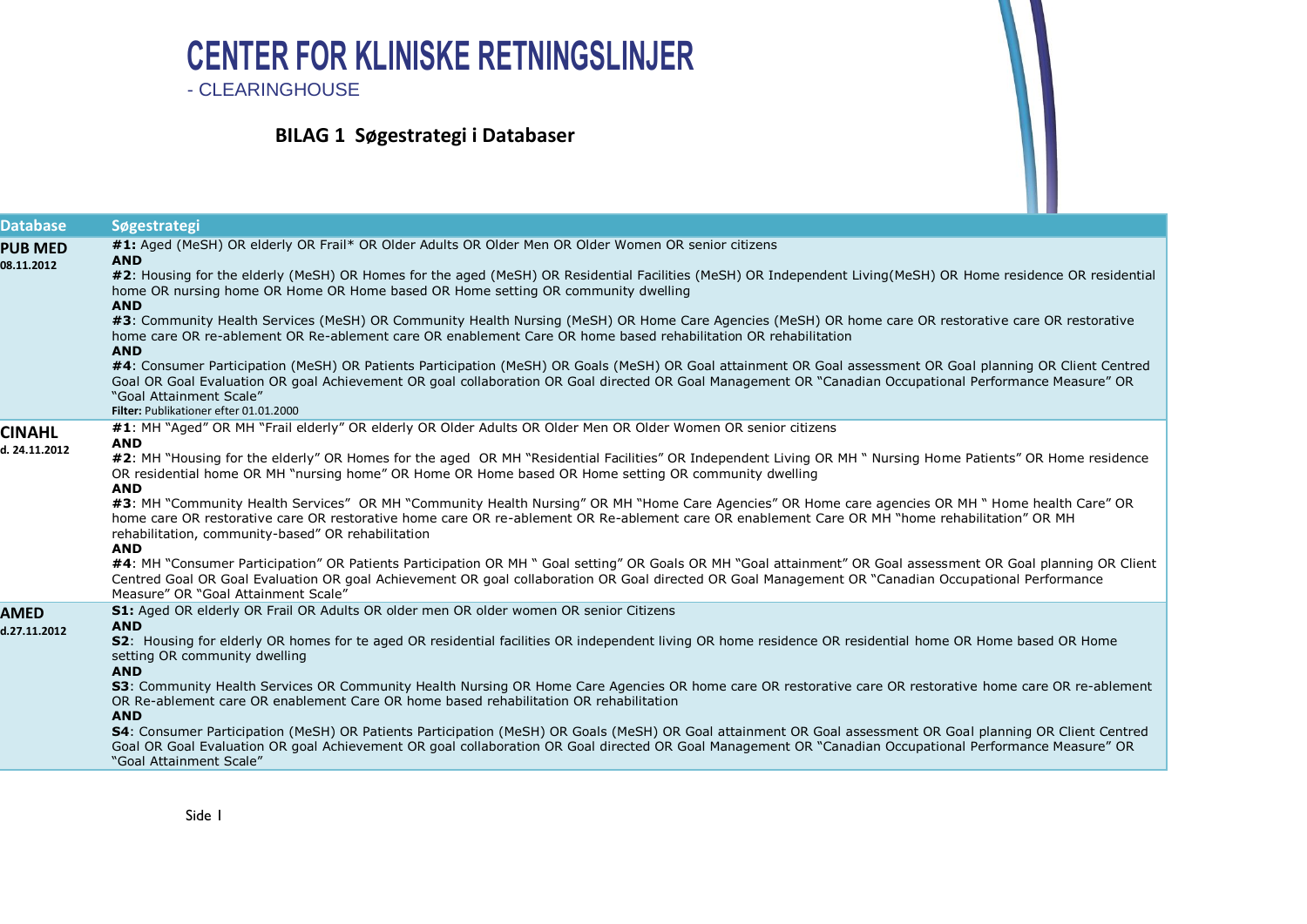## **CENTER FOR KLINISKE RETNINGSLINJER**

- CLEARINGHOUSE

| Cochrane<br>27.11.2012  | #1Aged or elderly or Frail* or Older Adults or Older Men or Older Women or senior citizens<br>#2MeSH descriptor: [Housing for the Elderly] explode all trees<br>#3MeSH descriptor: [Homes for the Aged] explode all trees<br>#4Housing for elderly or home for the Aged or residential facilities or independent living or home residence or residential home or nursing home or home or "Home<br>based" or "home setting" or community dwelling<br>#5MeSH descriptor: [Health Services for the Aged] explode all trees<br>#6Health services for the Aged or community health nursing or home care agencies or home care or restorative care or reablement or re-ablement or re-ablement<br>care or enablement care or home based rehabilitation or rehabilitation<br>#7Consumer participation or patient participation or goals or Goal attainment or Goal assessment or Goal planning or Client Centred Goal or Goal Evaluation or goal<br>Achievement or goal collaboration or Goal directed or Goal Management or "Canadian Occupational Performance Measure" or "Goal Attainment Scale"<br>#8#1 and #4 and #6 and #7 from 2000 to 2012, in Cochrane Reviews (Reviews only), Other Reviews and Trial |
|-------------------------|----------------------------------------------------------------------------------------------------------------------------------------------------------------------------------------------------------------------------------------------------------------------------------------------------------------------------------------------------------------------------------------------------------------------------------------------------------------------------------------------------------------------------------------------------------------------------------------------------------------------------------------------------------------------------------------------------------------------------------------------------------------------------------------------------------------------------------------------------------------------------------------------------------------------------------------------------------------------------------------------------------------------------------------------------------------------------------------------------------------------------------------------------------------------------------------------------------|
| lSvemed<br>3012         | Goal* AND "Aged" (Mesh)<br>Filter: Peer reviewed. Publ. Year: 2000-2012.                                                                                                                                                                                                                                                                                                                                                                                                                                                                                                                                                                                                                                                                                                                                                                                                                                                                                                                                                                                                                                                                                                                                 |
| PsychInfo<br>09.12.2012 | #1: Aged OR elderly OR Frail OR Adults OR older men OR older women OR senior Citizens<br><b>AND</b><br>#2: Housing for elderly OR homes for te aged OR residential facilities OR independent living OR home residence OR residential home OR Home based OR Home<br>setting OR community dwelling<br><b>AND</b><br>#3: Community Health Services OR Community Health Nursing OR Home Care Agencies OR home care OR restorative care OR restorative home care OR re-ablement<br>OR Re-ablement care OR enablement Care OR home based rehabilitation OR rehabilitation<br><b>AND</b><br>#4: Consumer Participation OR Patients Participation OR Goals OR Goal attainment OR Goal assessment OR Goal planning OR Client Centred Goal OR Goal Evaluation<br>OR goal Achievement OR goal collaboration OR Goal directed OR Goal Management OR "Canadian Occupational Performance Measure" OR "Goal Attainment Scale"<br>Filtre: Peer reviewed. $>01.01.2000 - 09.12.2012$ . Aged +65                                                                                                                                                                                                                           |
| Scopus<br>30.12         | #1: Aged OR frail*OR older adults OR older men OR older women OR senior citizens<br><b>AND</b><br>#2: "home setting" OR "housing for elderly"OR homes for the aged OR residential facilities OR independent living OR nursing home OR home OR "home based"<br><b>AND</b><br>#3: restorative care OR re-ablement care OR enablement care OR home based rehabilitation OR rehabilitation community health services OR community health<br>nursing OR home care agencies OR home care OR community rehabilitation<br><b>AND</b><br>#4 consumer participation OR patient participation OR goals OR goal* OR "canadian occupational performance measure" OR "Goal attainment scale" ( Uden filter<br>3149 hits)<br>Filtre: 2000-2012.Underområder( Subject area): Medical, Nursing; Social, Health, Multidisciplinary. Dokumenttype Review. Sprog: Engelsk                                                                                                                                                                                                                                                                                                                                                    |
|                         |                                                                                                                                                                                                                                                                                                                                                                                                                                                                                                                                                                                                                                                                                                                                                                                                                                                                                                                                                                                                                                                                                                                                                                                                          |

| Pedro            | Gerontology AND Goal*                                             |
|------------------|-------------------------------------------------------------------|
|                  | Efterflg. sorteres artikler før 2000 fra                          |
| <b>OT seeker</b> | Søgeord: Goal*                                                    |
|                  | <b>Filter:</b> Age Group: Gerontology - Year Published: 2000-2012 |
|                  |                                                                   |

#### Side 2

www.cfkr.dk kontakt@cfkr.dk Institut for Sundhedsvidenskab og Teknologi, **Aalborg Universitet** Frederik Bajers Vej 7 E4 DK-9220 Aalborg